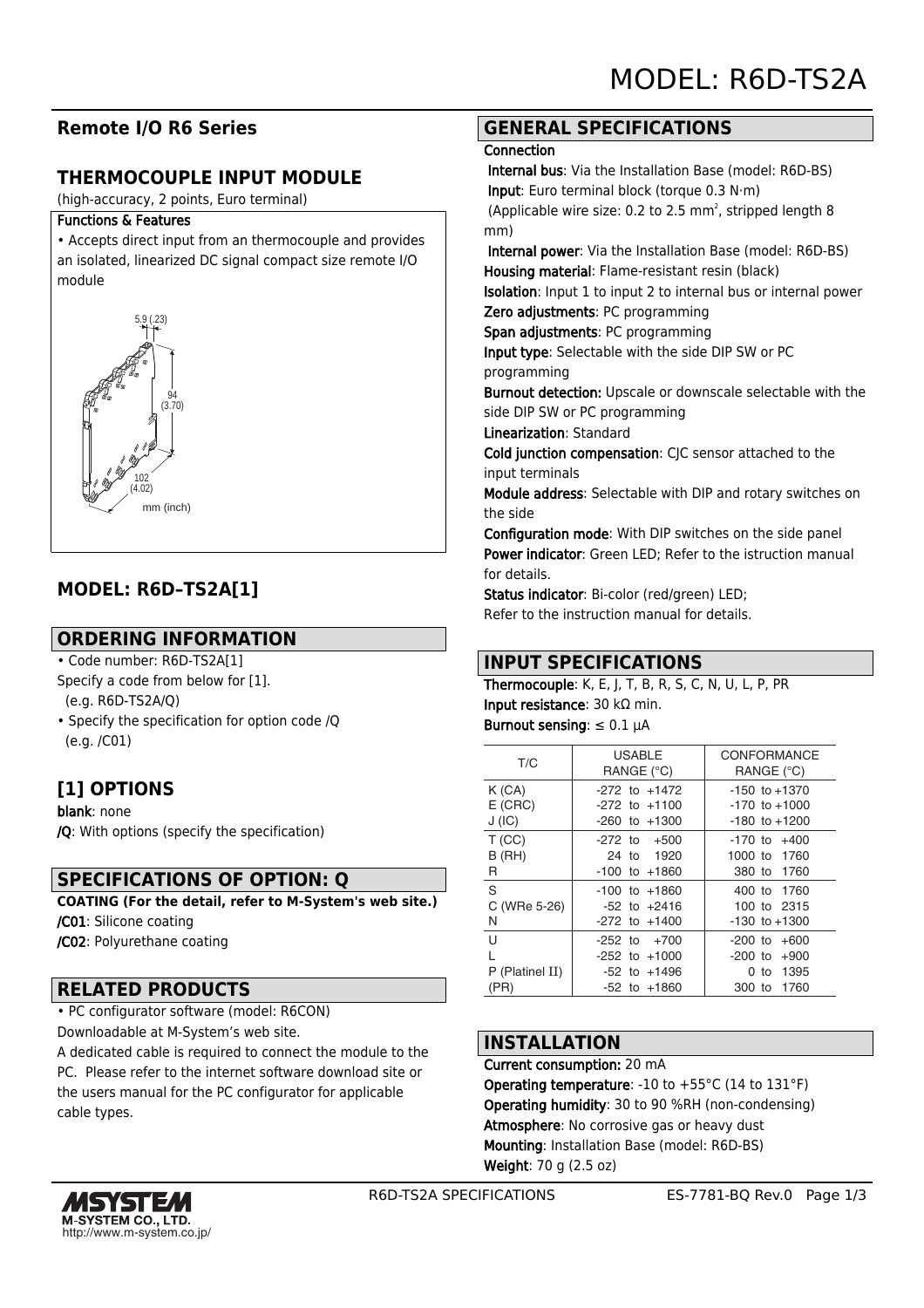### **PERFORMANCE**

Conversion accuracy:  $\pm 0.5^{\circ}$ C ( $\pm 0.9^{\circ}$ F) except  $\pm 1^{\circ}$ C  $(\pm 1.8^{\circ}F)$  for B, R, S, C, PR Conversion rate: 250 msec. / 500 msec.(PC programmable. Factory set to 500 msec.) Converted data range: •Engineering unit value (°C, K) × 10 (integer) •Engineering unit value (°F) Data allocation: 2 Cold junction compensation error: ±1°C max. at 25 ±10°C  $\pm 1.8$ °F max. at 77  $\pm 18$ °F **Temp. coefficient**:  $\pm 0.01$  %/°C ( $\pm 0.006$  %/°F) of max. span **Response time:** Conversion rate  $\times$  2 + 50 msec. or less Line voltage effect:  $\pm 0.1$  % over voltage range Insulation resistance:  $\geq 100$  M $\Omega$  with 500 V DC Dielectric strength: 1500 V AC @ 1 minute (input 1 to input 2 to internal bus or internal power to ground)

#### **EXTERNAL VIEW**

**• Front View (cover opened) • Side View**



Refer to the instruction manual for setting procedures.

### **EXTERNAL DIMENSIONS & TERMINAL ASSIGNMENTS unit: mm (inch)**